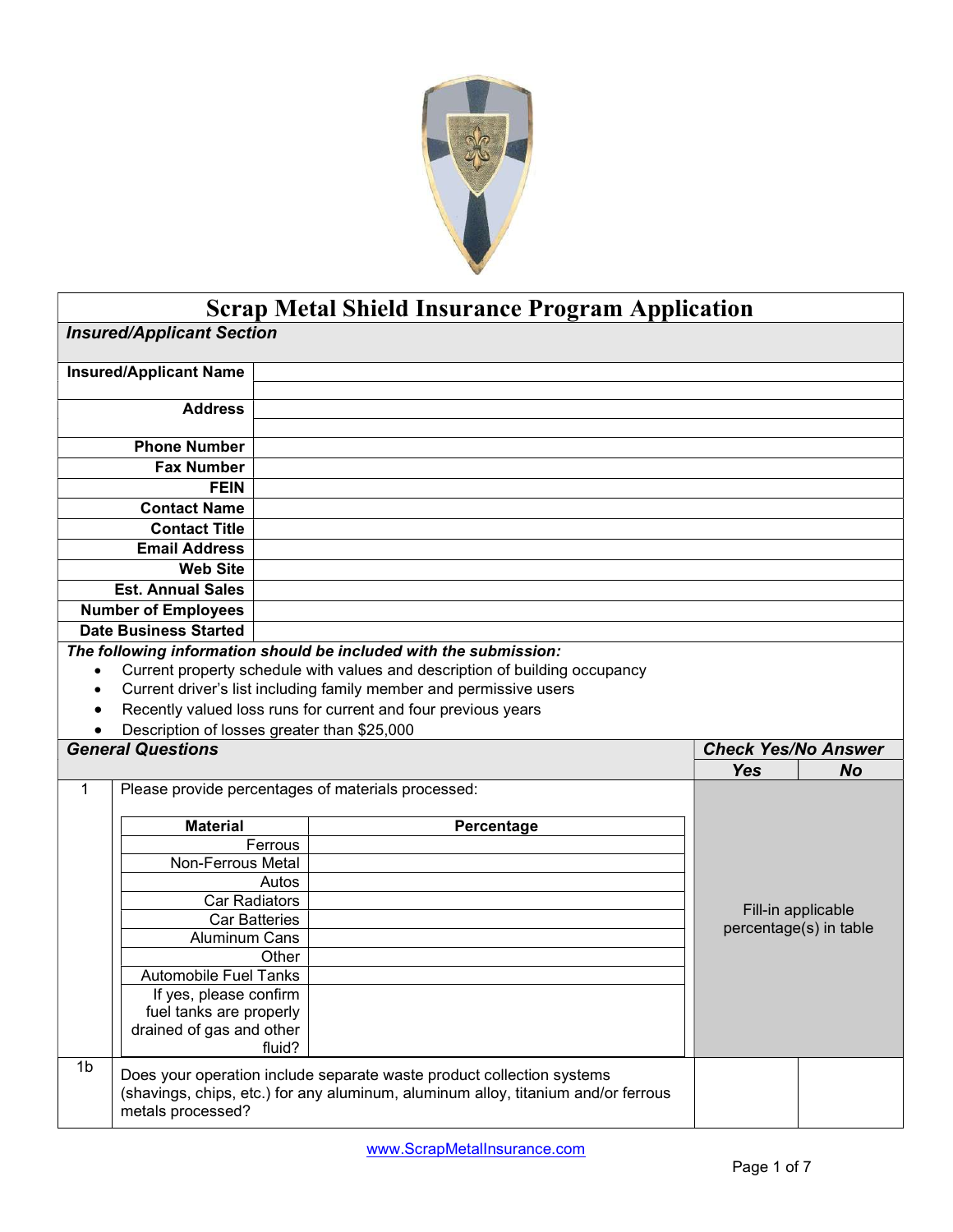| <b>General Questions, continued</b> |                                                             |                                                                                     | <b>Check Yes/No Answer</b>                 |                        |  |
|-------------------------------------|-------------------------------------------------------------|-------------------------------------------------------------------------------------|--------------------------------------------|------------------------|--|
|                                     |                                                             | <b>Yes</b>                                                                          | <b>No</b>                                  |                        |  |
| $\overline{2}$                      | Are any other recyclables accepted? If so, please provide % |                                                                                     |                                            |                        |  |
|                                     | <b>Material</b>                                             | Percentage                                                                          |                                            |                        |  |
|                                     | Glass                                                       |                                                                                     | Fill-in applicable                         |                        |  |
|                                     | Cardboard/Paper                                             |                                                                                     |                                            | percentage(s) in table |  |
|                                     | <b>Tires</b>                                                |                                                                                     |                                            |                        |  |
|                                     | Plastic                                                     |                                                                                     |                                            |                        |  |
|                                     | Other                                                       |                                                                                     |                                            |                        |  |
| 3                                   |                                                             | Is scrap material accepted from the general public (walk ins)?                      |                                            |                        |  |
|                                     |                                                             | If Yes, is there a controlled drop-off area on premises?                            |                                            |                        |  |
|                                     | Is area supervised by an employee?                          |                                                                                     |                                            |                        |  |
| 4                                   |                                                             | Do you accept full bins, truck or container loads from others?                      |                                            |                        |  |
|                                     |                                                             | If Yes, are those drivers directed to a designated off-load area by an employee?    |                                            |                        |  |
|                                     | Please describe procedure:                                  |                                                                                     |                                            |                        |  |
| 5                                   | parts from scrap autos?                                     | Is the general public allowed into the production yard for the purpose of removing  |                                            |                        |  |
| $\,6$                               | Do you sell used auto parts?                                |                                                                                     |                                            |                        |  |
| $\overline{7}$                      |                                                             | Is employee on duty trained in hazardous waste identification?                      |                                            |                        |  |
|                                     | Are materials tested for hazardous substances?              |                                                                                     |                                            |                        |  |
|                                     | Are radiation detectors used?                               |                                                                                     |                                            |                        |  |
|                                     | If yes, provide the following:                              |                                                                                     |                                            |                        |  |
|                                     | <b>Type</b>                                                 | <b>How Often Used</b>                                                               |                                            |                        |  |
|                                     | <b>Hand Held</b>                                            |                                                                                     | Fill-in applicable information<br>in table |                        |  |
|                                     | Mounted                                                     |                                                                                     |                                            |                        |  |
|                                     | <b>Both</b>                                                 |                                                                                     |                                            |                        |  |
|                                     |                                                             |                                                                                     |                                            |                        |  |
|                                     | Other                                                       |                                                                                     |                                            |                        |  |
| 8                                   | Do you re-sell scrap material as "used" goods?              |                                                                                     |                                            |                        |  |
|                                     |                                                             | If yes, please explain and include any details regarding warranty on such products: |                                            |                        |  |
|                                     |                                                             |                                                                                     |                                            |                        |  |
| 9                                   |                                                             | Do you have now or have ever operated any other operations?                         |                                            |                        |  |
|                                     | If yes, provide details:                                    |                                                                                     |                                            |                        |  |
|                                     | Smelting                                                    |                                                                                     |                                            |                        |  |
|                                     | Incinerator                                                 |                                                                                     | Fill-in applicable information<br>in table |                        |  |
|                                     | Co-generation                                               |                                                                                     |                                            |                        |  |
|                                     | Landfill                                                    |                                                                                     |                                            |                        |  |
|                                     | Other                                                       |                                                                                     |                                            |                        |  |
|                                     |                                                             |                                                                                     |                                            |                        |  |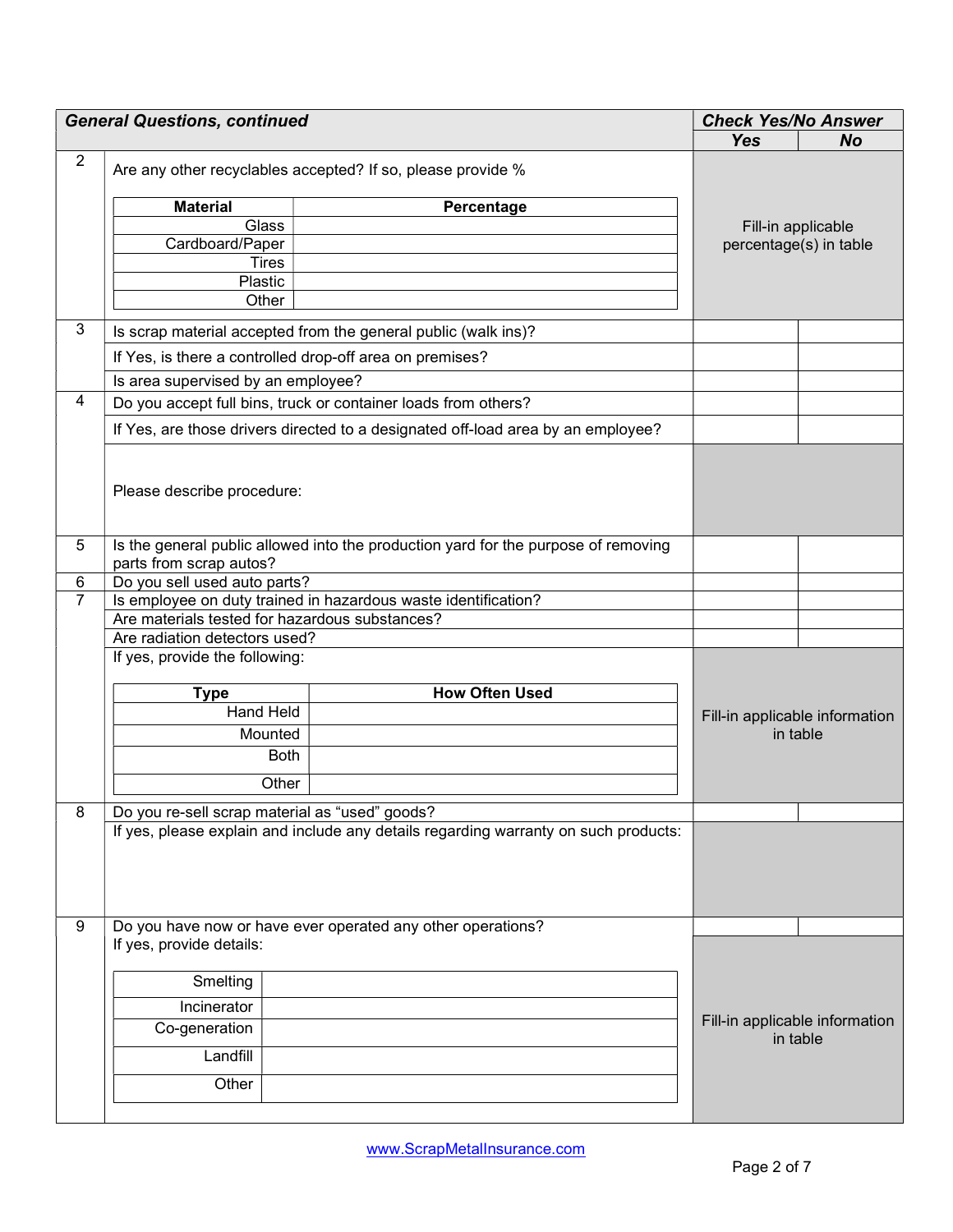|    | <b>General Questions, continued</b>                                                |            | <b>Check Yes/No Answer</b> |  |
|----|------------------------------------------------------------------------------------|------------|----------------------------|--|
|    |                                                                                    | <b>Yes</b> | <b>No</b>                  |  |
| 10 | Do you place collection bins/containers on premises of others?                     |            |                            |  |
|    | If yes, provide approximate number at any given time:                              |            |                            |  |
|    |                                                                                    |            |                            |  |
|    |                                                                                    |            |                            |  |
| 11 | Does the insured have contracts with businesses on whose premise's                 |            |                            |  |
|    | bins/containers are placed?                                                        |            |                            |  |
| 12 | Is there any other off site work such as demolition, wrecking or dismantling       |            |                            |  |
|    | operations?                                                                        |            |                            |  |
|    | If yes, please provide details.                                                    |            |                            |  |
|    |                                                                                    |            |                            |  |
|    |                                                                                    |            |                            |  |
| 13 | Do you provide any other refuse, yard waste or garbage services?                   |            |                            |  |
| 14 | Is facility fully fenced?                                                          |            |                            |  |
|    | Lighted?                                                                           |            |                            |  |
|    | Gated?                                                                             |            |                            |  |
| 15 | Is there security system?                                                          |            |                            |  |
|    | If yes, advise:                                                                    |            |                            |  |
|    |                                                                                    |            |                            |  |
|    | Central monitored alarm system                                                     |            | Fill-in security system    |  |
|    | Local alarm/gong<br>Surveillance cameras                                           |            | details in table           |  |
|    | Motion detections                                                                  |            |                            |  |
|    | Fence alarm                                                                        |            |                            |  |
|    |                                                                                    |            |                            |  |
| 16 | Are there dogs on premises?                                                        |            |                            |  |
|    | If yes, are they allowed to roam freely during hours of operation?                 |            |                            |  |
| 17 | Are there security guards on premises?                                             |            |                            |  |
|    | If yes, are they armed?                                                            |            |                            |  |
|    | If employees of outside firm are Certificates of Insurance obtained including Hold |            |                            |  |
| 18 | Harmless agreement in favor of the insured?                                        |            |                            |  |
|    | Are shipments made by rail?                                                        |            |                            |  |
| 19 | Do you have a formal safety program?                                               |            |                            |  |
|    | If yes, provide copy.                                                              |            |                            |  |
|    | Advise who administers the program:                                                |            |                            |  |
|    | Designated Safety/Loss Control Manager                                             |            |                            |  |
|    | <b>Yard Manager</b>                                                                |            |                            |  |
|    | Owner/Officer                                                                      |            |                            |  |
|    | Other                                                                              |            |                            |  |
|    |                                                                                    |            |                            |  |
|    | Are there regular safety meetings?                                                 |            |                            |  |
|    | If so, how often?                                                                  |            |                            |  |
|    | Weekly                                                                             |            |                            |  |
|    | Semi-monthly                                                                       |            |                            |  |
|    | Monthly                                                                            |            |                            |  |
|    | Other                                                                              |            |                            |  |
|    |                                                                                    |            |                            |  |
| 20 | Please confirm Certificates of Insurance are required for all sub-contractors?     |            |                            |  |
|    | If any, please provide % of subcontracted work?                                    |            |                            |  |
|    | Describe work being subcontracted?                                                 |            |                            |  |
|    |                                                                                    |            |                            |  |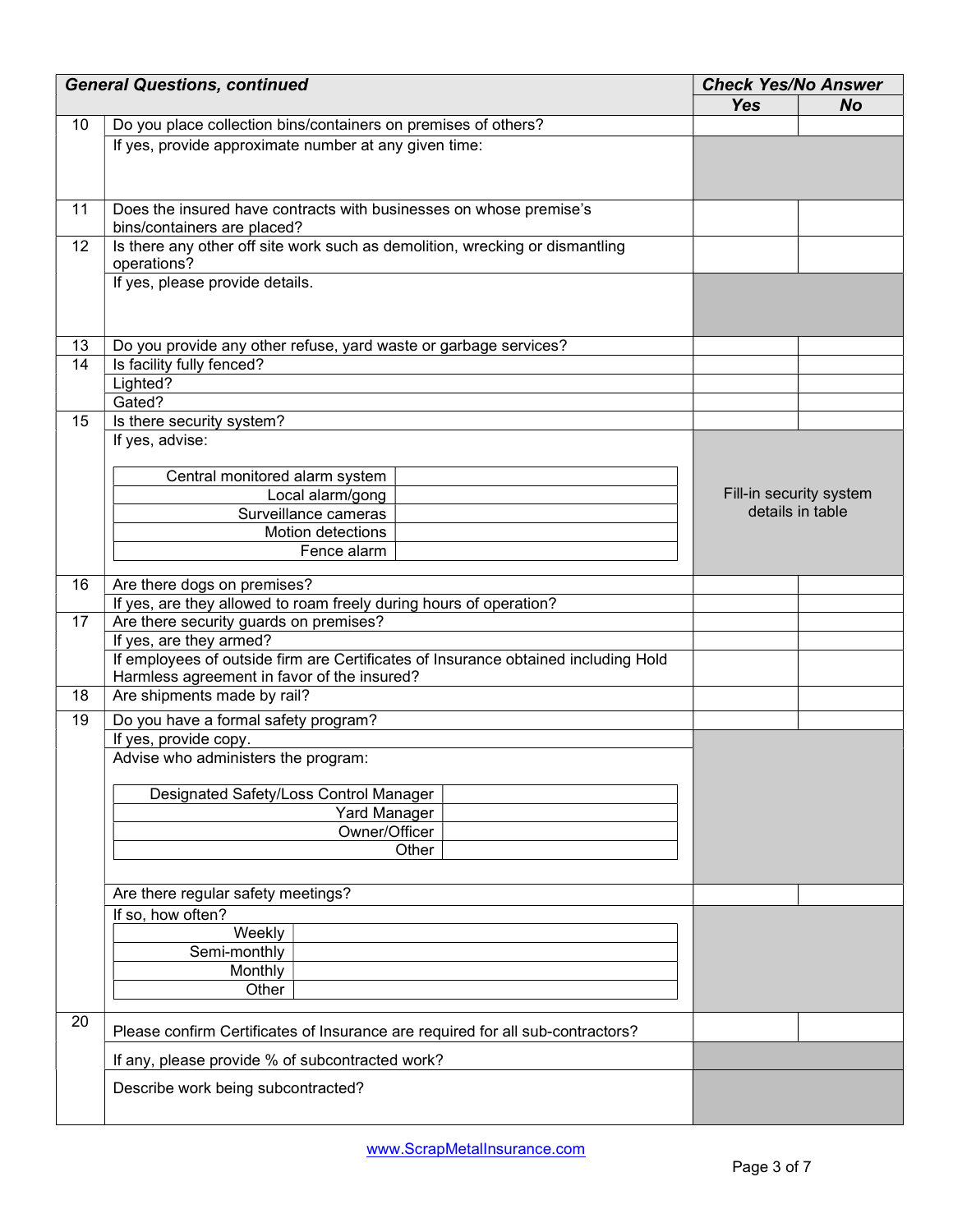|                | Do you act as a general contractor for this work or any other work?                                                           |            |                            |
|----------------|-------------------------------------------------------------------------------------------------------------------------------|------------|----------------------------|
|                | Describe the type of work where you act as a general contractor, if different than<br>above.                                  |            |                            |
| 21             | Does insured follow environmental operating guidelines published by ISRI?                                                     |            |                            |
| 22             | Are federal, state, and local ordinances for scrap metal material acceptance being<br>followed?                               |            |                            |
| 23             | Do you use written contracts for industrial scrap accounts?                                                                   |            |                            |
| 24             | Do you have signed contracts with vendors removing waste materials?<br>(i.e.: Batteries, waste water, waste oil, tires, etc.) |            |                            |
| 25             | Do you lease or rent any locations?                                                                                           |            |                            |
|                | If yes:                                                                                                                       |            |                            |
|                | Do you have signed rental agreement/contract in place?<br>a)                                                                  |            |                            |
|                | Do renters carry their own general liability insurance naming you as<br>b)<br>additional insured?                             |            |                            |
|                | <b>Automobile</b>                                                                                                             |            | <b>Check Yes/No Answer</b> |
|                |                                                                                                                               | <b>Yes</b> | <b>No</b>                  |
| 1              | Do you comply with US DOT and state specific safety standards?                                                                |            |                            |
| $\overline{2}$ | Describe your procedure for hiring drivers:                                                                                   |            |                            |
|                |                                                                                                                               |            |                            |
|                |                                                                                                                               |            |                            |
| 3              |                                                                                                                               |            |                            |
|                | Describe your training procedures for new drivers:                                                                            |            |                            |
|                |                                                                                                                               |            |                            |
|                |                                                                                                                               |            |                            |
| 4              | Do you pull MVRs for all drivers?                                                                                             |            |                            |
|                | If yes, how often:                                                                                                            |            |                            |
|                |                                                                                                                               |            |                            |
| 5              | What are your MVR guidelines regarding offenses or accidents?                                                                 |            |                            |
|                |                                                                                                                               |            |                            |
| 6              | What action is taken on a questionable/unacceptable MVR?                                                                      |            |                            |
|                |                                                                                                                               |            |                            |
|                |                                                                                                                               |            |                            |
| $\overline{7}$ | What is your operator policy on cell phones? Texting? Checking email while                                                    |            |                            |
|                | driving?                                                                                                                      |            |                            |
|                |                                                                                                                               |            |                            |
| 8              | Do all commercial drivers have CDLS?                                                                                          |            |                            |
| 9              | Are drivers trained in hazardous waste identification?                                                                        |            |                            |
| 10             | Do you have a post-accident investigation policy?                                                                             |            |                            |
| 11             | Do you perform random and/or post-accident drug/alcohol testing?                                                              |            |                            |
| 12             | Do you require any ICC filings?                                                                                               |            |                            |
|                | If yes, describe:                                                                                                             |            |                            |
|                |                                                                                                                               |            |                            |
| 13             | Do you tarp or otherwise enclose loose material you transport?                                                                |            |                            |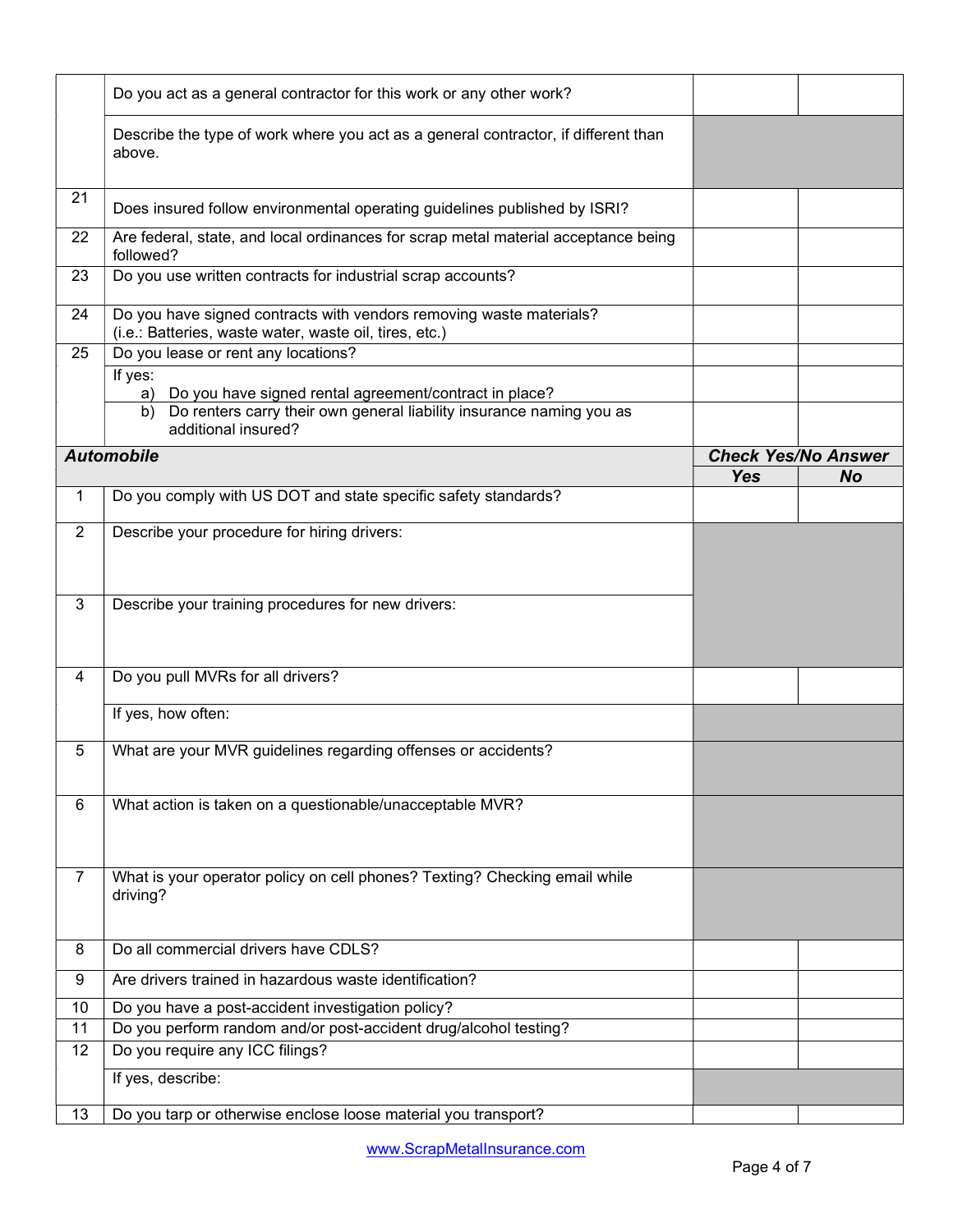| 14                    | Are all vehicles on the application titled to the Named Insured?                          |                            |                                         |
|-----------------------|-------------------------------------------------------------------------------------------|----------------------------|-----------------------------------------|
| Automobile, continued |                                                                                           | <b>Check Yes/No Answer</b> |                                         |
|                       |                                                                                           | <b>Yes</b>                 | <b>No</b>                               |
| 15                    | Are pre and post trip inspections done on commercial vehicles?                            |                            |                                         |
| 16                    | Do you have a vehicle maintenance program in place?                                       |                            |                                         |
| 17                    | What is the typical radius of operation of commercial vehicles?                           |                            |                                         |
|                       | 0 to 50 miles                                                                             |                            |                                         |
|                       | 51 to 200 miles                                                                           |                            |                                         |
|                       | 201 miles or greater                                                                      |                            |                                         |
|                       |                                                                                           |                            |                                         |
| 18                    | Do you haul for others?                                                                   |                            |                                         |
|                       | If yes, what do you haul and how often?                                                   |                            |                                         |
| 19                    | Do others haul for you?                                                                   |                            |                                         |
|                       |                                                                                           |                            |                                         |
|                       | If yes:<br>a) How often?                                                                  |                            |                                         |
|                       | Do you obtain Certificates of Insurance from those carriers?<br>b)                        |                            |                                         |
| <b>Crime</b>          |                                                                                           |                            |                                         |
|                       |                                                                                           | <b>Yes</b>                 | <b>Check Yes/No Answer</b><br><b>No</b> |
|                       |                                                                                           |                            |                                         |
| 1                     | Do you specialize in any precious metals? (i.e.: gold, silver, bronze, etc.)              |                            |                                         |
| $\overline{2}$        | Do you have an on-site ATM Machine?                                                       |                            |                                         |
|                       | If yes:<br>What is the maximum amount of cash left overnight?<br>a)                       |                            |                                         |
|                       | How often is the machine emptied?<br>b)                                                   |                            |                                         |
|                       | Is an outside contractor used to service the machine?<br>$\mathsf{c}$ )                   |                            |                                         |
| 3                     | Does your company use a scrap specific software to track inventory?                       |                            |                                         |
|                       | If yes, which one?                                                                        |                            |                                         |
|                       | <b>Inland Marine</b>                                                                      | <b>Check Yes/No Answer</b> |                                         |
|                       |                                                                                           | <b>Yes</b>                 | <b>No</b>                               |
| 1                     | Do you require verification of training or provide training for equipment operators?      |                            |                                         |
|                       | If yes, provide details:                                                                  |                            |                                         |
|                       |                                                                                           |                            |                                         |
|                       |                                                                                           |                            |                                         |
| $\overline{c}$        | Are all crane operators certified?                                                        |                            |                                         |
| $\overline{3}$        | Are hydraulic and other fluids stored in approved containers and away from                |                            |                                         |
|                       | flammables?                                                                               |                            |                                         |
| 4                     | How often is equipment inspected?                                                         |                            |                                         |
|                       |                                                                                           |                            |                                         |
|                       | Are records kept of the inspections and any maintenance/repairs done to the<br>equipment? |                            |                                         |
| 5                     | Do you ever lease equipment from others with or without operator?                         |                            |                                         |
|                       | If yes, describe:                                                                         |                            |                                         |
|                       |                                                                                           |                            |                                         |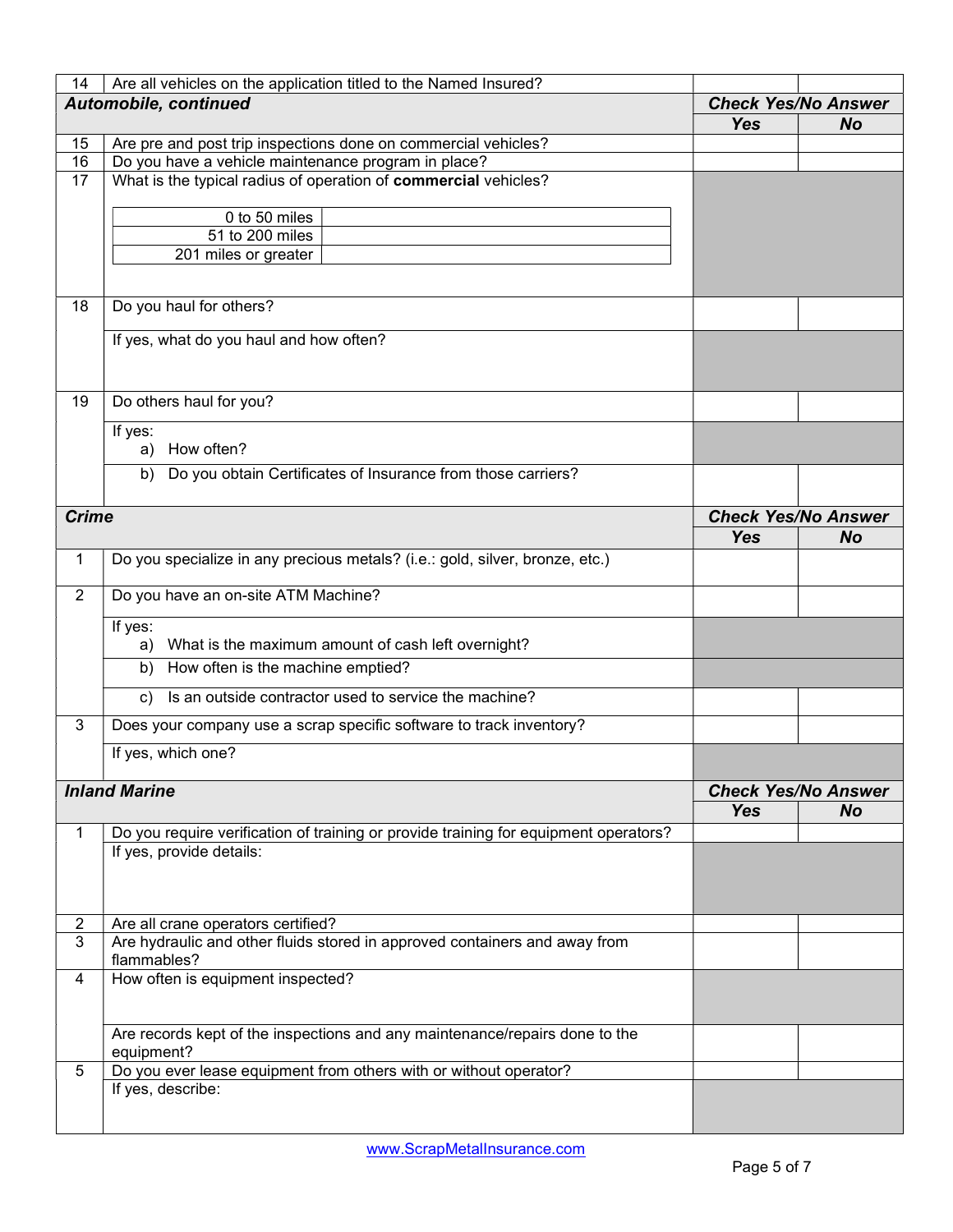|                | <b>Inland Marine, continued</b>                                                                         |                                                       | <b>Check Yes/No Answer</b> |
|----------------|---------------------------------------------------------------------------------------------------------|-------------------------------------------------------|----------------------------|
| 6              | Do you ever lease your equipment to others with or without operator?                                    | <b>Yes</b>                                            | <b>No</b>                  |
|                | If yes, list equipment and provide annual revenue:                                                      |                                                       |                            |
|                | <b>Property</b>                                                                                         | <b>Check Yes/No Answer</b><br><b>Yes</b><br><b>No</b> |                            |
| 1              | Are all gases and fuels stored in approved containers away from open flames and<br>sources of heat?     |                                                       |                            |
| $\overline{2}$ | If a sweating furnace is used, is it located in a separate building away from<br>combustible materials? |                                                       |                            |
| 3              | Are tires from scrapped autos stored on premises?                                                       |                                                       |                            |
|                | If so, advise distance away from yard?                                                                  |                                                       |                            |
| 4              | Is there regular pick up of tires by 3rd party?                                                         |                                                       |                            |
|                | How often?                                                                                              |                                                       |                            |
| 5              | Are any buildings on the schedule or on the premises unoccupied or vacant?                              |                                                       |                            |
| 6              | Any torching/welding done?                                                                              |                                                       |                            |
|                | If yes, describe and confirm away from buildings, machinery, and public:                                |                                                       |                            |
|                | <b>Equipment Breakdown</b>                                                                              | <b>Check Yes/No Answer</b><br><b>Yes</b><br><b>No</b> |                            |
| $\mathbf{1}$   | Does your yard operate a shredder?                                                                      |                                                       |                            |
|                | If yes:<br>What are the dimensions?                                                                     |                                                       |                            |
|                | What is the size of the drive motor?                                                                    |                                                       |                            |
|                | What type of power source? (Electric?, Diesel?)                                                         |                                                       |                            |
| $\overline{2}$ | Does your yard operate a stationary shear?                                                              |                                                       |                            |
|                | If yes:<br>How many tons?                                                                               |                                                       |                            |
|                | Hydraulic or mechanical?                                                                                |                                                       |                            |
| 3              | Does your yard operate a baler?                                                                         |                                                       |                            |
|                | If yes:<br>How many tons?                                                                               |                                                       |                            |
| 4              | Do you have any custom made/difficult to replace equipment?                                             |                                                       |                            |
|                | If yes, please describe                                                                                 |                                                       |                            |